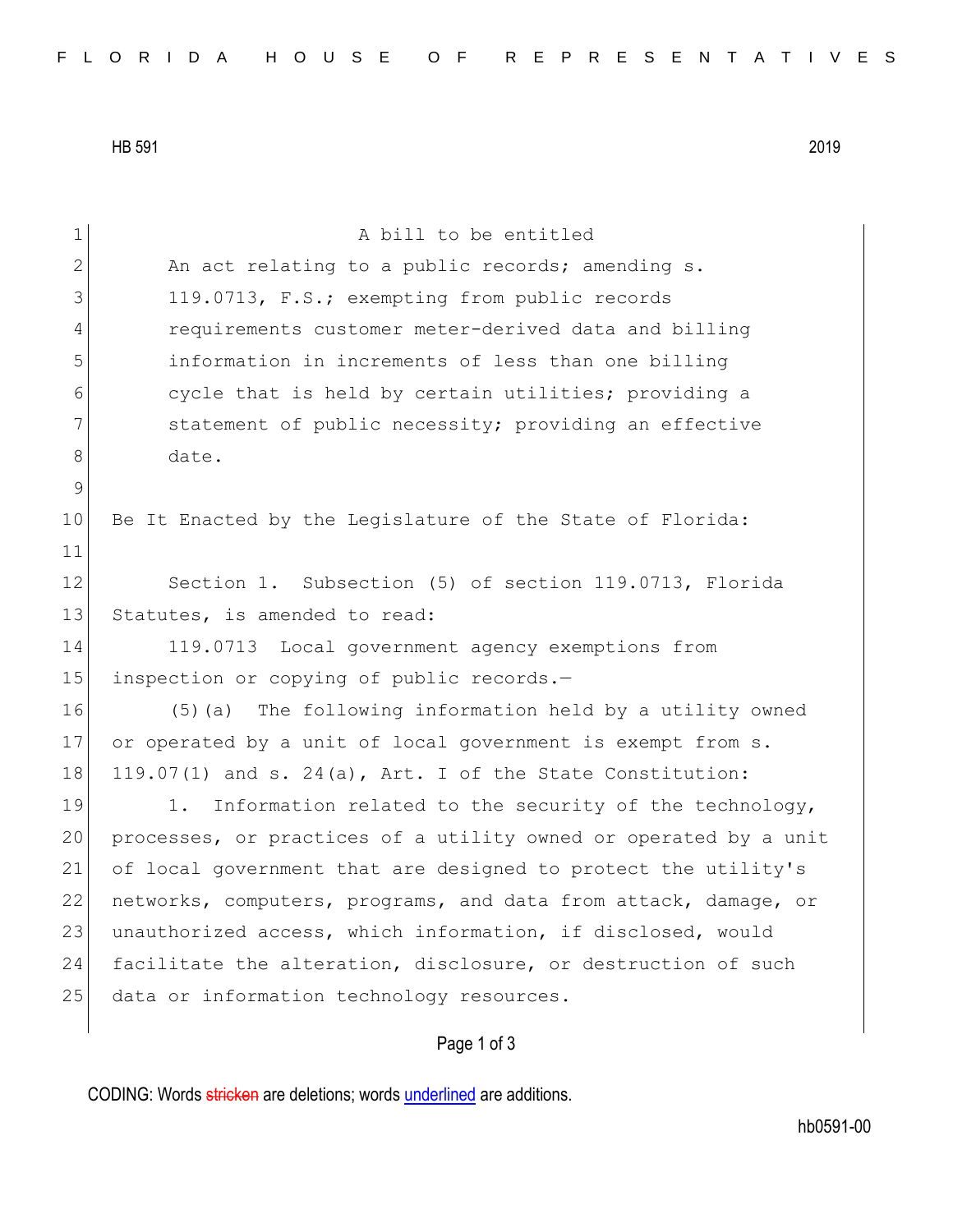HB 591 2019

26 2. Information related to the security of existing or 27 proposed information technology systems or industrial control 28 technology systems of a utility owned or operated by a unit of 29 local government, which, if disclosed, would facilitate  $30$  unauthorized access to, and alteration or destruction of, such 31 systems in a manner that would adversely impact the safe and 32 reliable operation of the systems and the utility. 33 3. Customer meter-derived data and billing information in 34 increments less than one billing cycle. 35 (b) This exemption applies to such information held by a 36 utility owned or operated by a unit of local government before, 37 on, or after the effective date of this exemption. 38 (c) This subsection is subject to the Open Government 39 Sunset Review Act in accordance with s. 119.15 and shall stand 40 repealed on October 2, 2024 2021, unless reviewed and saved from 41 repeal through reenactment by the Legislature. 42 Section 2. (1) The Legislature finds that it is a public 43 necessity that customer meter-derived data and billing 44 information in increments less than one billing cycle held by a 45 utility that is owned or operated by a unit of local government 46 be exempt from s. 119.07(1), Florida Statutes, and s. 24(a), 47 Article I of the State Constitution. 48 (2) The Legislature finds that safeguarding customer 49 meter-derived data and billing information in increments less 50 than one billing cycle is of the utmost importance. Electric,

Page 2 of 3

CODING: Words stricken are deletions; words underlined are additions.